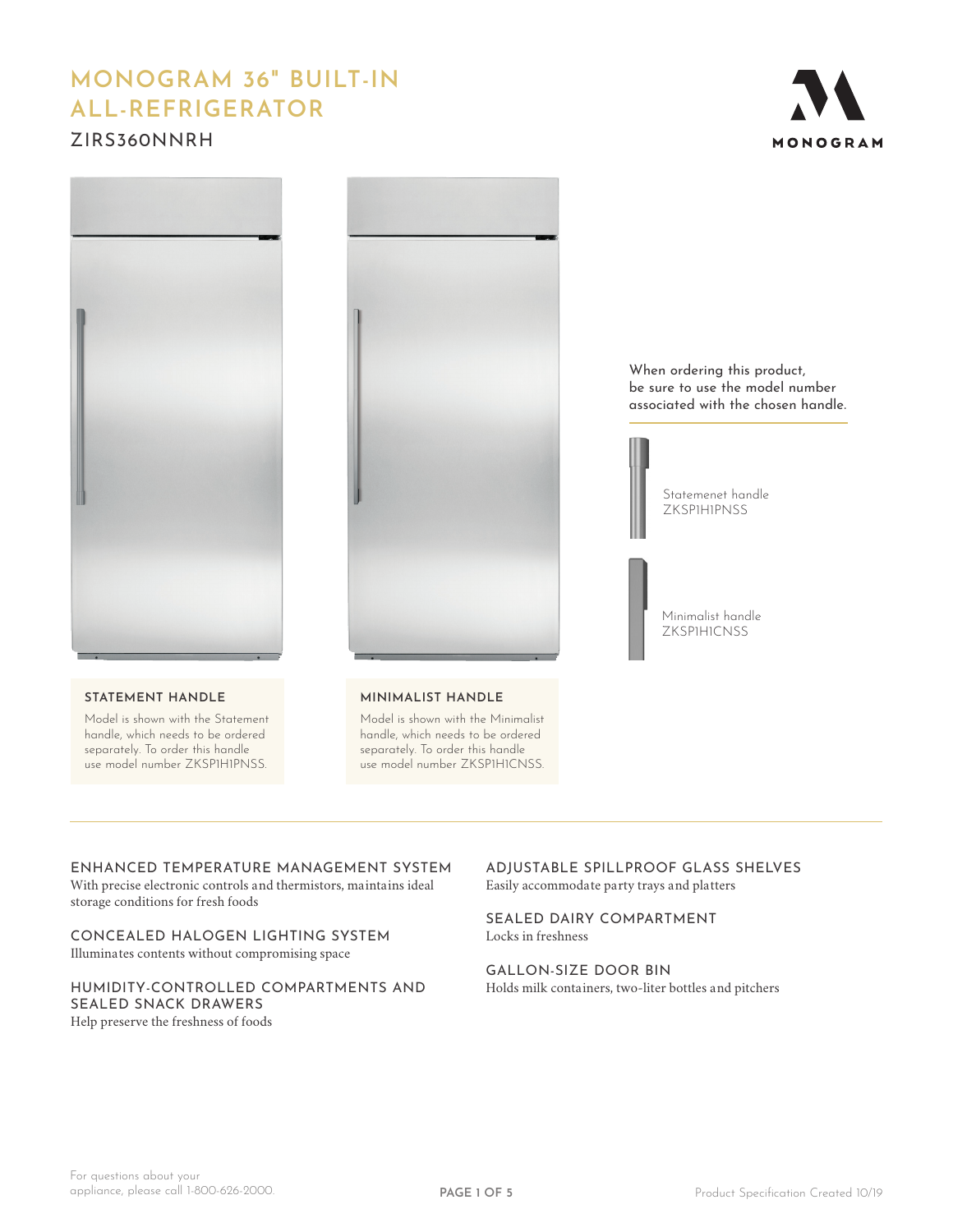



#### **SPECIFICATIONS**

| Overall Width         | 36" (91.4 cm)                                        |
|-----------------------|------------------------------------------------------|
| Overall Height        | 84" (213.4 cm)                                       |
| Overall Depth         | 25 15/16" (69 cm)                                    |
| Door Clearance        | 36 1/2" (92.7 cm)                                    |
| Cutout Width          | 35 1/2" (90.2 cm)                                    |
| Cutout Height         | 83 1/2" - 84 1/2" (212.1 -<br>$214.6$ cm)            |
| Cutout Depth          | $24"$ (61 cm)                                        |
| Plumbing Requirements | $1/4"$ OD copper<br>tubing or GE<br>SmartConnect kit |
| Shipping Weight       | 569 lb (258 kg)                                      |
|                       |                                                      |

## **ATTENTION ELECTRICIAN:**

A 115 volt 60Hz., 15 or 20 amp power supply is required. An individual properly grounded branch circuit or circuit breaker is recommended. Install a properly grounded 3-prong electrical receptacle recessed into the back wall.

#### **OVERALL DIMENSIONS**



\* Shipping height. Use leveling legs and wheels for maximum 1" height adjustment from shipping height.



\*\* These refrigerators are equipped with a 3 position door stop. The factory<br>set 115" door swing can be adjusted to 90" if clearances to adjacent cabinets<br>or walls is restricted. Allow full 130" door swings for pan removal

Dimensions in parentheses are in centimeters unless otherwise noted. Actual product dimensions may vary due to manufacturing tolerances.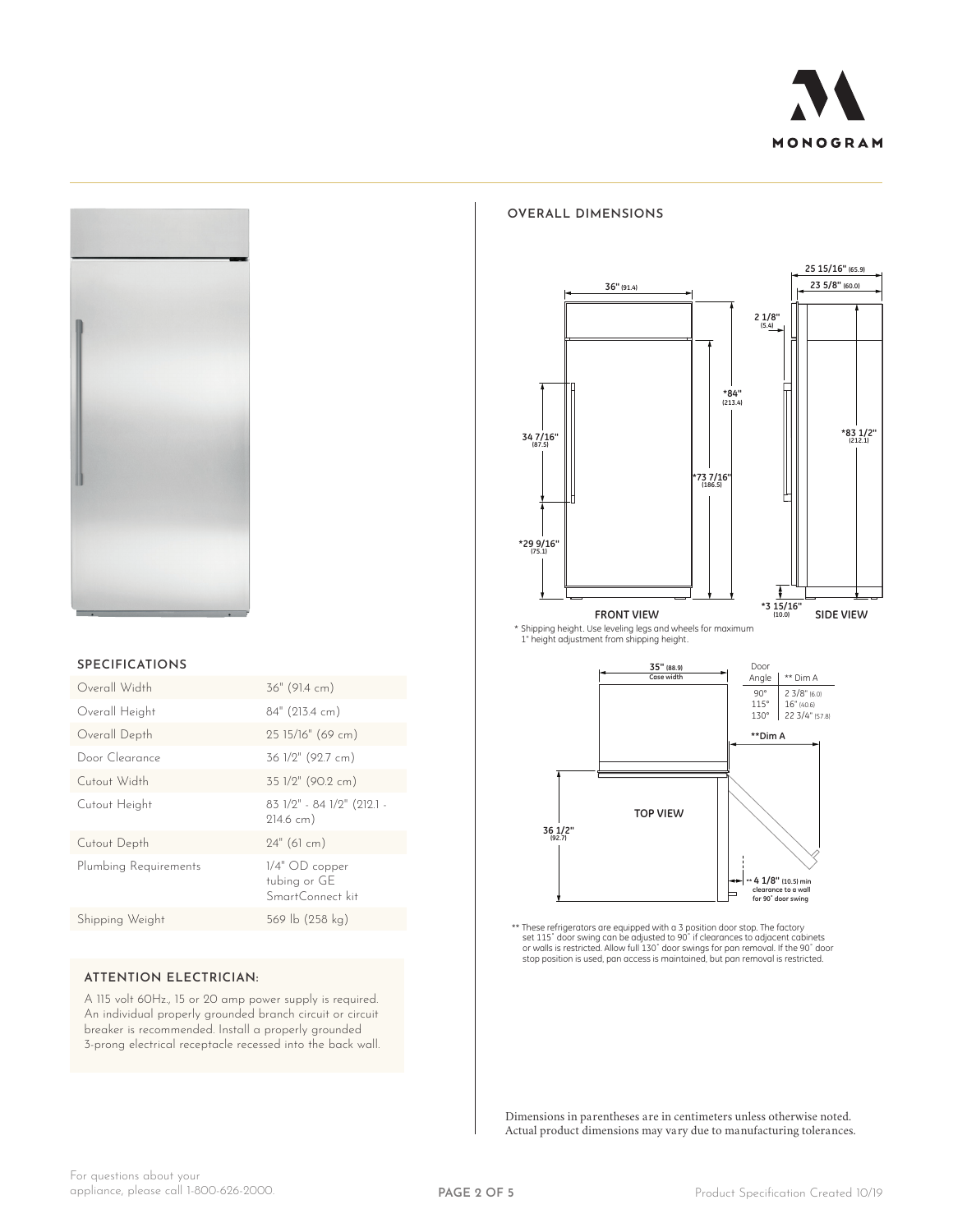

## **STANDARD INSTALLATION**



## **DUAL PRODUCT CLEARANCES**



## **STANDARD INSTALLATION**

 $\Delta$  Mounting the junction box in this location will also allow for front accessibility through access panel.

B Water supply area.

 WARNING: The refrigerator is top heavy and must be secured to prevent the possibility of tipping forward. Failure to do so may result in death or serious injury.

The information below is for cabinet design only. When installing the anti-tip system you must use the product installation instructions.

The information below applies to all installation constructions:

- A wall bracket, bolts and toggles will be supplied with the unit.
- The bolts will be used to attach bracket to wall in 4 locations. Two of the locations must penetrate the center of the wall studs.
- The toggles are used for stability in drywall and when metal studs are encountered. Lag bolts are used in wood studs.
- In installation opening, measure 81 1/2" from floor and draw a horizontal line.
- Locate and mark the wall studs on horizontal line. Verify at least two studs have their centerlines within the center 32 1/2" of installation opening to ensure 2 wall studs are penetrated.
- The bracket will be centered left to right in opening with bottom of bracket on the horizontal line.
- When unit is placed in opening, the bracket tabs will align with openings in back of the unit. The unit will be secured to the bracket using supplied "L" bolts.

See Installation Instructions for detailed instructions.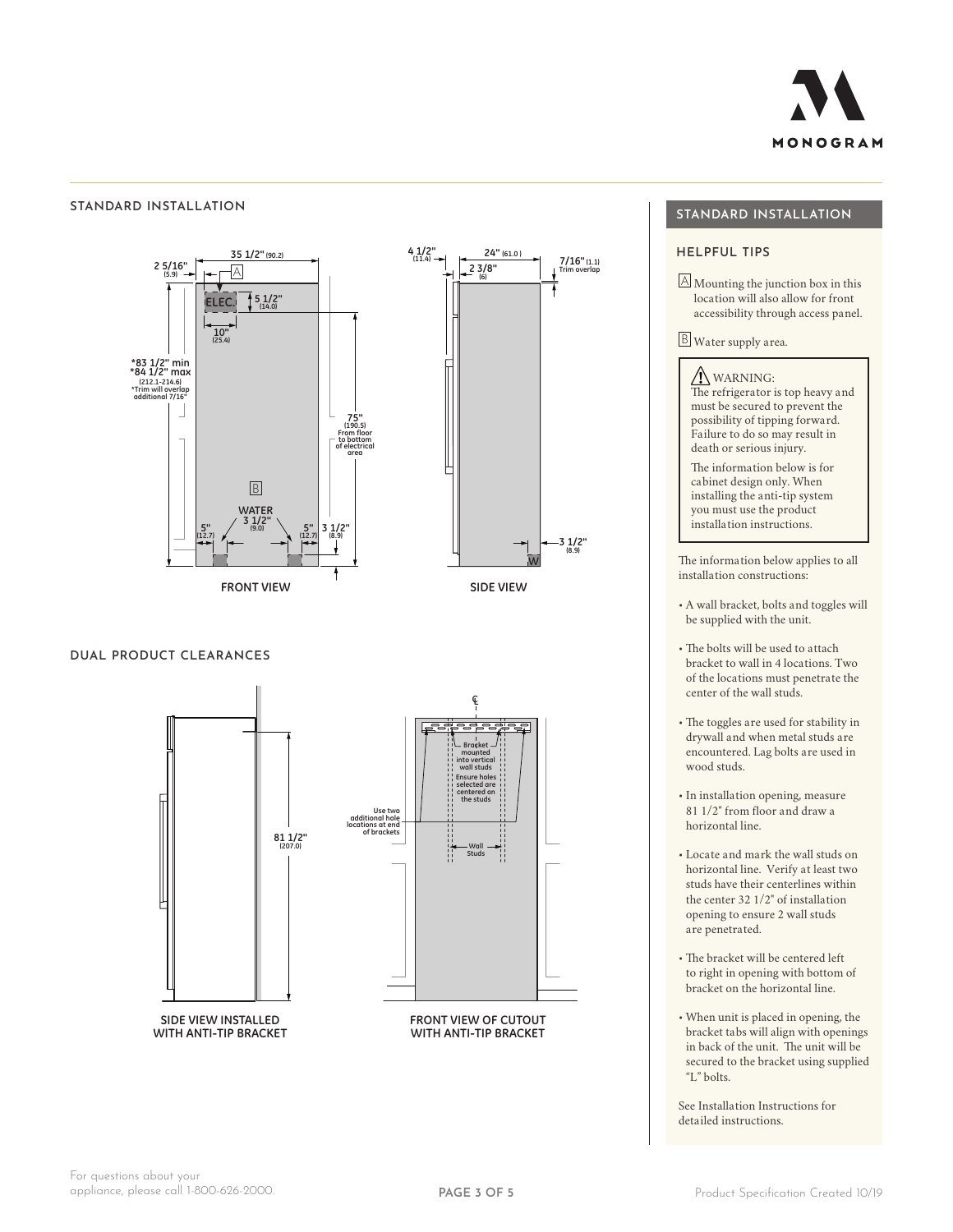

## **CUSTOM SIDE PANELS**



 $Z$ if360 $N$ ZIR360NXLH\_ZIR360NXRH\_ZIRP360NXLH\_ZIRP360NXRH\_ZIRS360NXLH\_ZIRS360NXRH

## **STANDARD INSTALLATION**

## **HELPFUL TIPS**

F Side panels must be used whenever the sides of the refrigerator will be exposed. A 1/4" side panel will slip into the side case trim. Secure the panels to the refrigerator with stick-on hook and loop fastener strips. Order the side panels from the cabinet manufacturer.